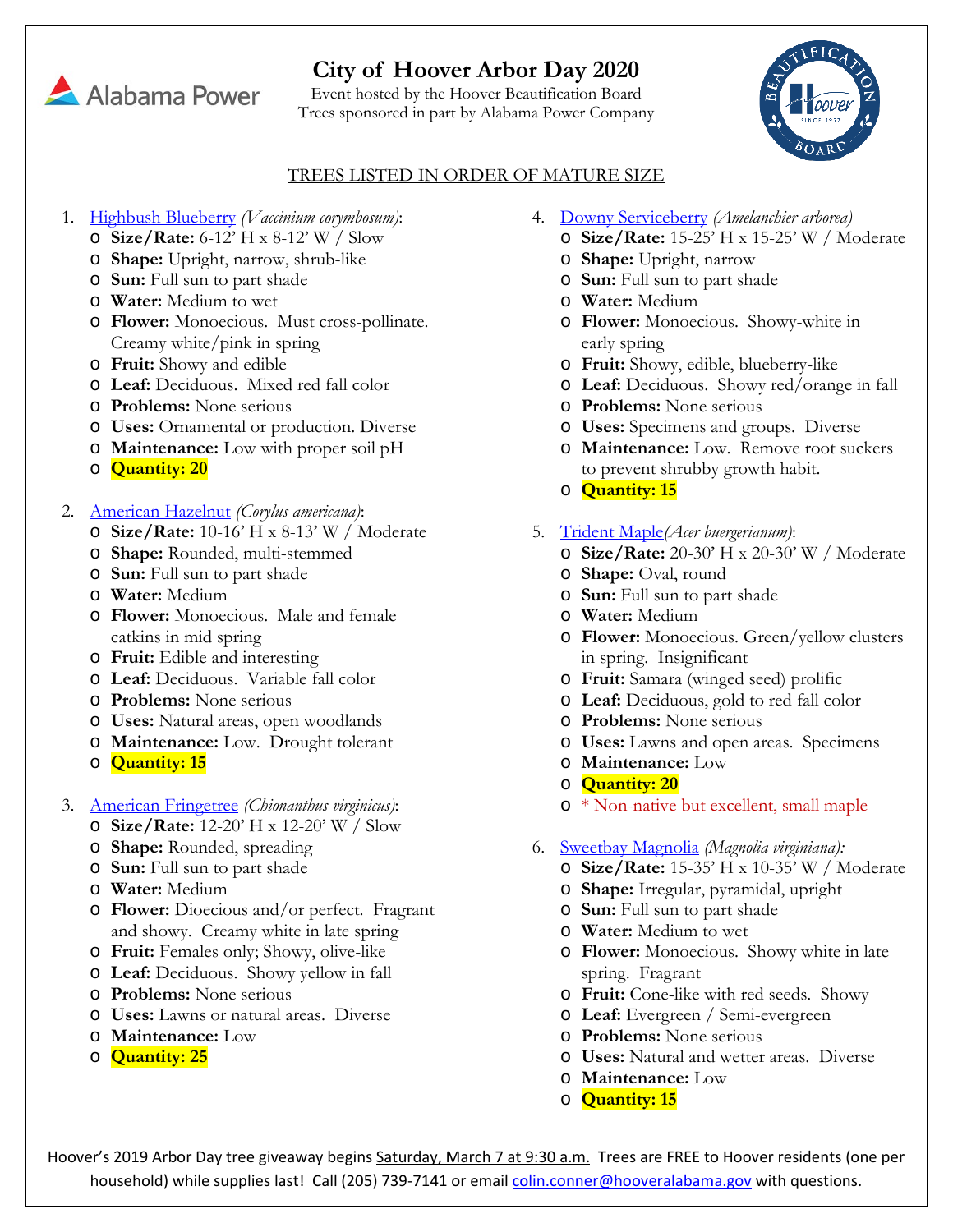# **City of Hoover Arbor Day 2020**

Event hosted by the Hoover Beautification Board Trees sponsored in part by Alabama Power Company



#### TREES LISTED IN ORDER OF MATURE SIZE

- 7. [Eastern hophornbeam](http://www.missouribotanicalgarden.org/PlantFinder/PlantFinderDetails.aspx?taxonid=277822&isprofile=1&basic=ostrya%20virginiana) *(Ostrya virginiana):*
	- o **Size/Rate:** 25-40' H x 20-30' W / Slow
	- o **Shape:** Pyramidal, round
	- o **Sun:** Full sun to part shade
	- o **Water:** Medium
	- o **Flower:** Monoecious. Male and female catkins in early spring. White to light green
	- o **Fruit:** Hop-like, seed-bearing pods
	- o **Leaf:** Deciduous. Mixed red-yellow fall
	- o **Problems:** None serious
	- o **Uses:** Lawns and natural areas. Diverse
	- o **Maintenance:** Low
	- o **Quantity: 10**
- 8. [Sourwood](http://www.missouribotanicalgarden.org/PlantFinder/PlantFinderDetails.aspx?taxonid=279971&isprofile=1&basic=sourwood) *(Oxydendrum arboreum):*
	- o **Size/Rate:** 20-50' H x 10-25' W / Slow
	- o **Shape:** Oval, pyramidal
	- o **Sun:** Full sun to part shade
	- o **Water:** Medium
	- o **Flower:** Monoecious. Showy-white in late spring. Fragrant
	- o **Fruit:** Showy, dry capsule
	- o **Leaf:** Deciduous. Showy red fall color
	- o **Problems:** None serious
	- o **Uses:** Lawns and natural areas. Diverse
	- o **Maintenance:** Low with good soil acidity
	- o **Quantity: 20**
- 9. [Kentucky Yellowwood](http://www.missouribotanicalgarden.org/PlantFinder/PlantFinderDetails.aspx?kempercode=a270) *(Cladrastis kentukea)*:
	- o **Size/Rate:** 30-50' H x 40-55' W / Moderate
	- o **Shape:** Round, oval
	- o **Sun:** Full sun
	- o **Water:** Medium
	- o **Flower:** Perfect. Showy, drooping white clusters in late spring. Fragrant
	- o **Fruit:** Flat seed pod. Not showy
	- o **Leaf:** Deciduous. Pinnately compound. Yellow, brilliant fall color
	- o **Problems:** Weak wood and branching
	- o **Uses:** Smaller protected areas
	- o **Maintenance:** Low
	- o **Quantity: 10**
- 10. [Red Mulberry](http://www.missouribotanicalgarden.org/PlantFinder/PlantFinderDetails.aspx?taxonid=282738&isprofile=1&basic=morus%20rubra) *(Morus rubra):*
	- o **Size/Rate:** 35-50' H x 35-40' W / Moderate
	- o **Shape:** Round, oval
	- o **Sun:** Full sun to part shade
	- o **Water:** Medium to wet
	- o **Flower:** Monoecious or dioecious. Green, insignificant. Great nectar source.
	- o **Fruit:** Sweet, blackberry-like, edible
	- o **Leaf:** Deciduous, variable shape, yellow fall
	- o **Problems:** None serious. Can be messy
	- o **Uses:** Natural or open/mulched areas
	- o **Maintenance:** Medium
	- o **Quantity: 15**
- 11. [Red Maple](http://www.missouribotanicalgarden.org/PlantFinder/PlantFinderDetails.aspx?taxonid=275374&isprofile=1&basic=acer%20rubrum) *(Acer rubrum):*
	- o **Size/Rate:** 40-70' H x 30-50' W / Moderate
	- o **Shape:** Irregular, oval, round
	- o **Sun:** Full sun to part shade
	- o **Water:** Medium to wet
	- o **Flower:** Dioecious or monoecious. Red to yellow in spring. Mild interest
	- o **Fruit:** Two-winged samara, interesting
	- o **Leaf:** Deciduous. Red varies in fall
	- o **Problems:** None serious on species. Surface rooting tendencies
	- o **Uses:** Lawns or other open areas
	- o **Maintenance:** Low once established
	- o **Quantity: 15**
- 12. [Sugar Maple](http://www.missouribotanicalgarden.org/PlantFinder/PlantFinderDetails.aspx?kempercode=h240) *(Acer saccharum):*
	- o **Size/Rate:** 40-80' H x 30-60' W / Moderate
	- o **Shape:** Oval, round, upright
	- o **Sun:** Full sun to part shade
	- o **Water:** Medium
	- o **Flower:** Dioecious or monoecious. Greenish in spring. Insignificant
	- o **Fruit:** Two-winged samara, interesting
	- o **Leaf:** Deciduous. Brilliant yellow-orange
	- o **Problems:** Susceptible to several pests. Surface rooting tendencies
	- o **Uses:** Lawns or other open areas
	- o **Maintenance:** Low once established
	- o **Quantity: 15**

Hoover's 2019 Arbor Day tree giveaway begins Saturday, March 7 at 9:30 a.m. Trees are FREE to Hoover residents (one per household) while supplies last! Call (205) 739-7141 or email colin.conner@hooveralabama.gov with questions.

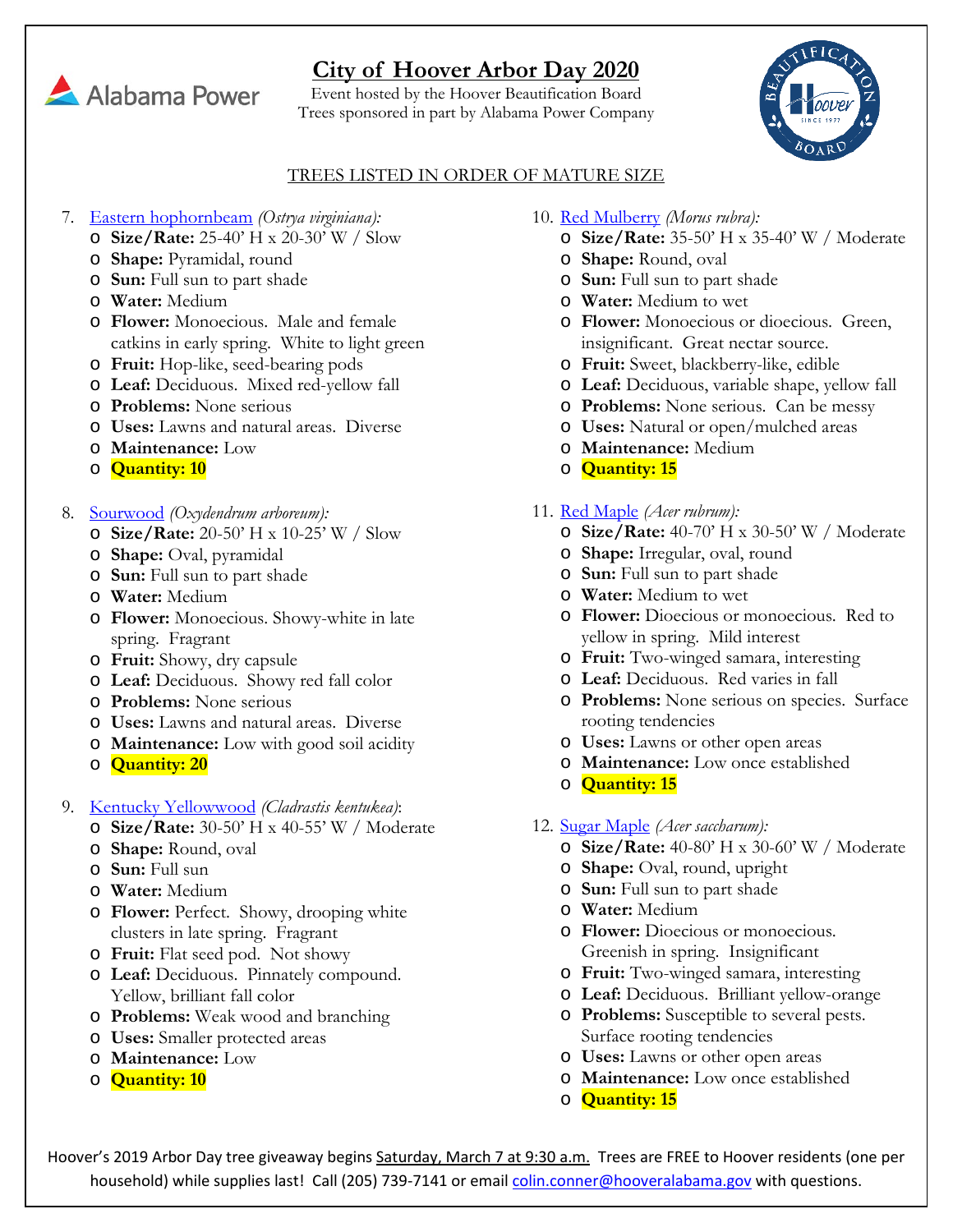# **City of Hoover Arbor Day 2020**

Event hosted by the Hoover Beautification Board Trees sponsored in part by Alabama Power Company



### TREES LISTED IN ORDER OF MATURE SIZE

- 13. [American Beech](http://www.missouribotanicalgarden.org/PlantFinder/PlantFinderDetails.aspx?taxonid=280709&isprofile=1&basic=fagus%20grandifolia) *(Fagus grandifolia):*
	- o **Size/Rate:** 50-80' H x 40-80' W / Slow
	- o **Shape:** Round, spreading
	- o **Sun:** Full sun to part shade
	- o **Water:** Medium
	- o **Flower:** Monoecious. Insignificant yellowgreen clusters and spikes in mid spring
	- o **Fruit:** Triangular 'Beechnuts'
	- o **Leaf:** Deciduous. Bronze fall color, holds brown leaves through winter
	- o **Problems:** None serious
	- o **Uses:** Large, open spaces
	- o **Maintenance:** Low
	- o **Quantity: 15**
- 14. [Nuttall Oak](http://www.missouribotanicalgarden.org/PlantFinder/PlantFinderDetails.aspx?taxonid=280756&isprofile=1&basic=quercus%20texana) *(Quercus nuttallii):*
	- o **SizeRate:** 50-80' H x 40-65' W / Moderate
	- o **Shape:** Pyramidal, round
	- o **Sun:** Full sun
	- o **Water:** Medium
	- o **Flower:** Monoecious. Insignificant yellowgreen catkins
	- o **Fruit:** Oval acorn, ¼" long
	- o **Leaf:** Resembles pin oak
	- o **Problems:** Typically, none serious
	- o **Uses:** Large, open spaces. Performs well in low areas with wet soil
	- o **Maintenance:** Low
	- o **Quantity: 10**
- 15. [White Oak](http://www.missouribotanicalgarden.org/PlantFinder/PlantFinderDetails.aspx?taxonid=280711&isprofile=1&basic=quercus%20alba) *(Quercus alba)*:
	- o **Size/Rate:** 50-80' H x 50-80' W / Slow
	- o **Shape:** Broad, irregular, round
	- o **Sun:** Full sun
	- o **Water:** Dry to medium
	- o **Flower:** Monoecious. Male and female catkins. Insignificant
	- o **Fruit:** Oval acorns, ¾" long
	- o **Leaf:** Deciduous. Variable yellow-brown
	- o **Problems:** None serious. Long-lived
	- o **Uses:** Shade tree, large open spaces
	- o **Maintenance:** Low
	- o **Quantity: 10**
- 16. [Tulip Poplar](http://www.missouribotanicalgarden.org/PlantFinder/PlantFinderDetails.aspx?taxonid=282514&isprofile=1&basic=liriodendron%20tulipifera) *(Liriodendron tulipifera):*
	- o **Size/Rate:** 60-90' H x 30-50' W / Fast
	- o **Shape:** Oval, pyramidal, round, upright
	- o **Sun:** Full sun
	- o **Water:** Medium
	- o **Flower:** Perfect. Showy. Yellow with orange band on each petal. Resembles tulip
	- o **Fruit:** Interesting. Oblong, cone-shaped
	- o **Leaf:** Deciduous. Yellow fall color
	- o **Problems:** Common but minor cultural problems. Shallow rooting. Rapid growth
	- o **Uses:** Specimens in large areas
	- o **Maintenance:** Low
	- o **Quantity: 10**
- 17. [Shagbark Hickory](http://www.missouribotanicalgarden.org/PlantFinder/PlantFinderDetails.aspx?taxonid=281355&isprofile=1&basic=carya%20ovata) *(Carya ovata)*:
	- o **Size/Rate:** 70-90' H x 50-70' W / Slow
	- o **Shape:** Irregular, oval-rounded crown
	- o **Sun:** Full sun to part shade
	- o **Water:** Medium
	- o **Flower:** Monoecious. Insignificant male catkins and female spikes
	- o **Fruit:** Edible, rounded nut
	- o **Leaf:** Deciduous. Variable yellow-brown
	- o **Problems:** None serious
	- o **Uses:** Large open spaces with adequate room for fruit drop
	- o **Maintenance:** Low
	- o **Quantity: 10**

Hoover's 2019 Arbor Day tree giveaway begins Saturday, March 7 at 9:30 a.m. Trees are FREE to Hoover residents (one per household) while supplies last! Call (205) 739-7141 or email colin.conner@hooveralabama.gov with questions.